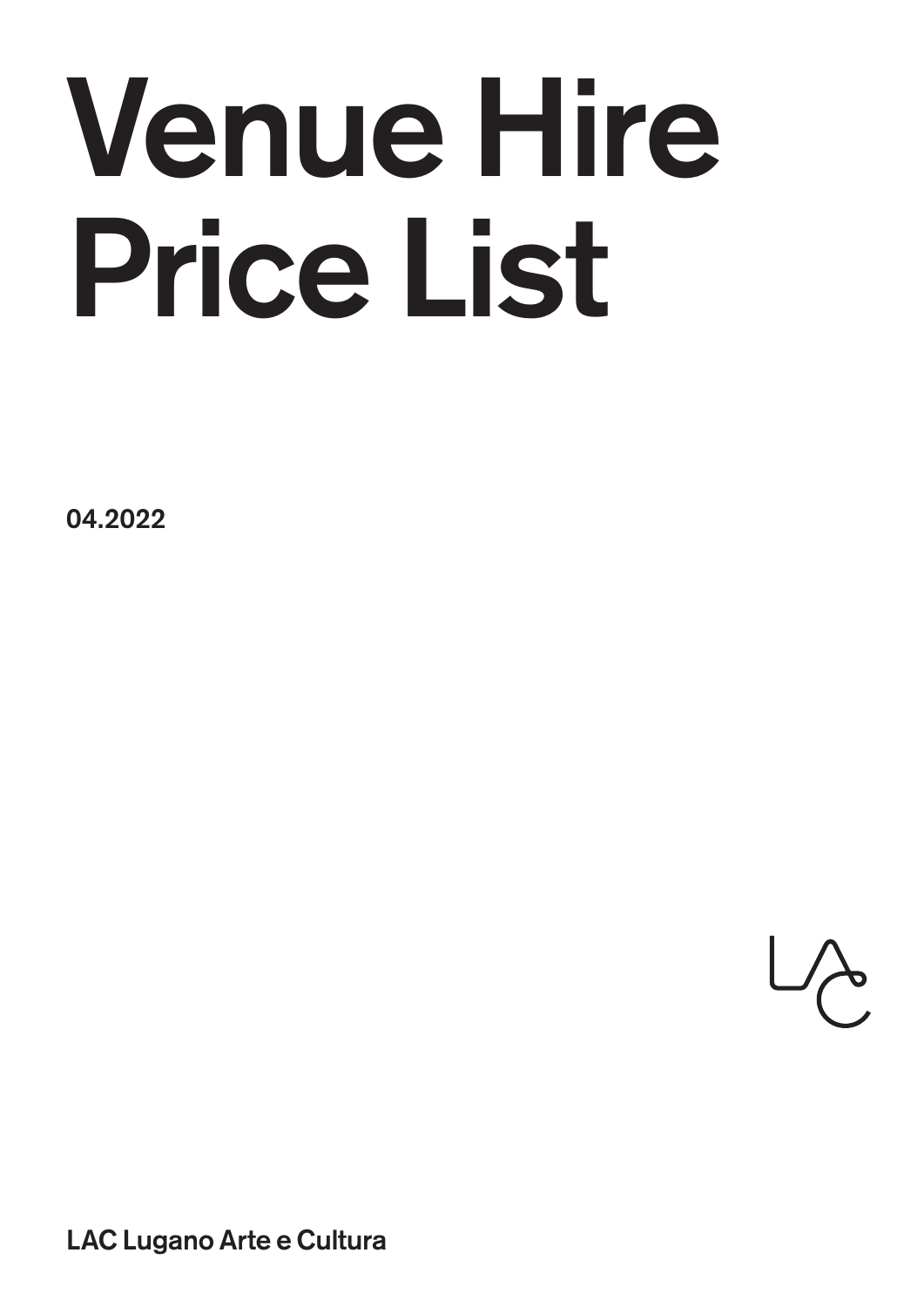## Venue

|                  |                   | First day's use | Additional day                 | Move in/Move out |
|------------------|-------------------|-----------------|--------------------------------|------------------|
| <b>Show</b>      | Sala Teatro       | 13'900.-        | $11'100 -$                     | $9'300 -$        |
| and concerts     | Teatrostudio      | $790 -$         | $630 -$                        | $270 -$          |
| Events, meeting, | Sala Teatro       | $10'000 -$      | $10'000 -$                     | $5'000 -$        |
| presentations    | Sala 1            | $2'000 -$       |                                | $900 -$          |
|                  | Foyer Sala 1      | $150 -$         |                                |                  |
|                  | Sala $1+2$        | $2'500 -$       |                                | $1'000 -$        |
|                  | Sala <sub>2</sub> | $600 -$         | Backoffice/catering<br>$200 -$ | $300 -$          |
|                  | Sala 3            | $800 -$         | Backoffice/catering<br>$200 -$ | $400 -$          |
|                  | Foyer Sala 3      | $180 -$         |                                |                  |
|                  | Sala 4            | $1'000 -$       |                                | $500 -$          |
|                  | Sala Refettorio   | $450 -$         |                                | $200 -$          |

| <b>Additional spaces</b> | Sala Capitolare   | $290 -$            | Backoffice/catering<br>$100 -$ | $145 -$ |
|--------------------------|-------------------|--------------------|--------------------------------|---------|
|                          | Hall              |                    |                                |         |
|                          | Agorà terrace     |                    |                                |         |
|                          | <b>LAC</b> square | Quote upon request |                                |         |
|                          | LAC parc          |                    |                                |         |
|                          |                   |                    |                                |         |

For events with particular requirements, LAC draws up a specific offer.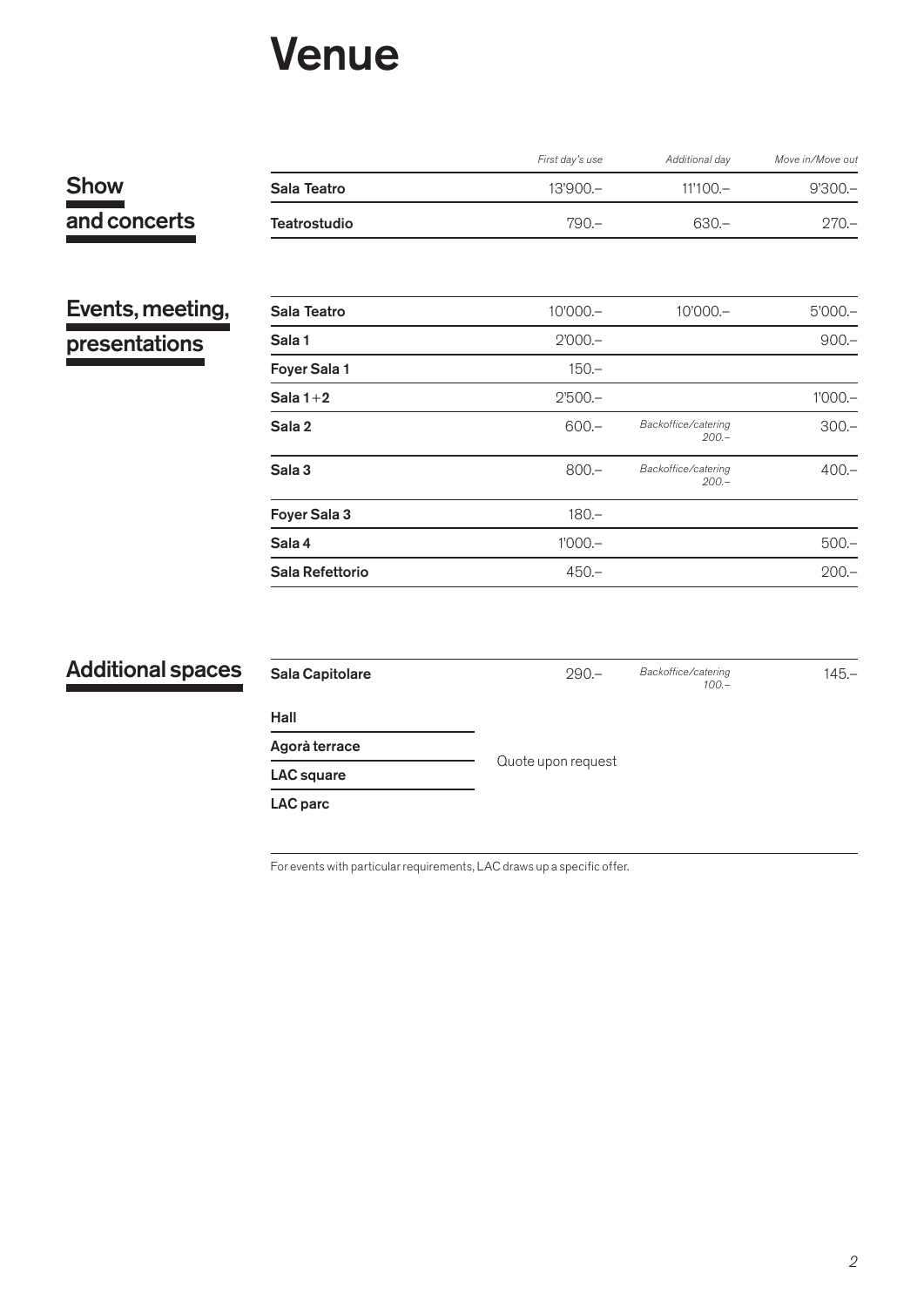# **Technique**

## Sala 1

## Package A

| Audio                  | 4x Microphones<br>4x Speakers                         |           | $300 -$   |
|------------------------|-------------------------------------------------------|-----------|-----------|
| Total                  | 1× Digital mixer                                      |           | $300 -$   |
| Package B              |                                                       | Half day  | Full day  |
| Audio                  | 4x Microphones<br>4× Speakers<br>1× Digital mixer     | $300 -$   | $300 -$   |
| Video                  | $2 \times TV HD 75"$                                  | $300 -$   | $300 -$   |
| Technical<br>assistant | $1\times$                                             | $250 -$   | $400 -$   |
| Total                  |                                                       | $850 -$   | $1'000 -$ |
| Package C              |                                                       | Half day  | Full day  |
| Audio                  | 4x Microphones<br>4× Speakers<br>1× Digital mixer     | $300 -$   | $300 -$   |
| Video                  | 1× Beamer & projection 3.5×2m                         | $600 -$   | $600 -$   |
| Technical<br>assistant | $1\times$                                             | $250 -$   | $400 -$   |
| Totale                 |                                                       | $1'150 -$ | $1'300 -$ |
| Package D              |                                                       | Half day  | Full day  |
| Audio                  | 4x Microphones<br>4× Speakers<br>1× Digital mixer     | $300 -$   | $300 -$   |
| Video                  | 1× Beamer & projection 3.5×2m<br>$2 \times TV HD 75"$ |           | $900 -$   |
| Technical<br>assistant | $1\times$                                             | $250 -$   | $400 -$   |
| Total                  |                                                       | $1'450 -$ | $1'600 -$ |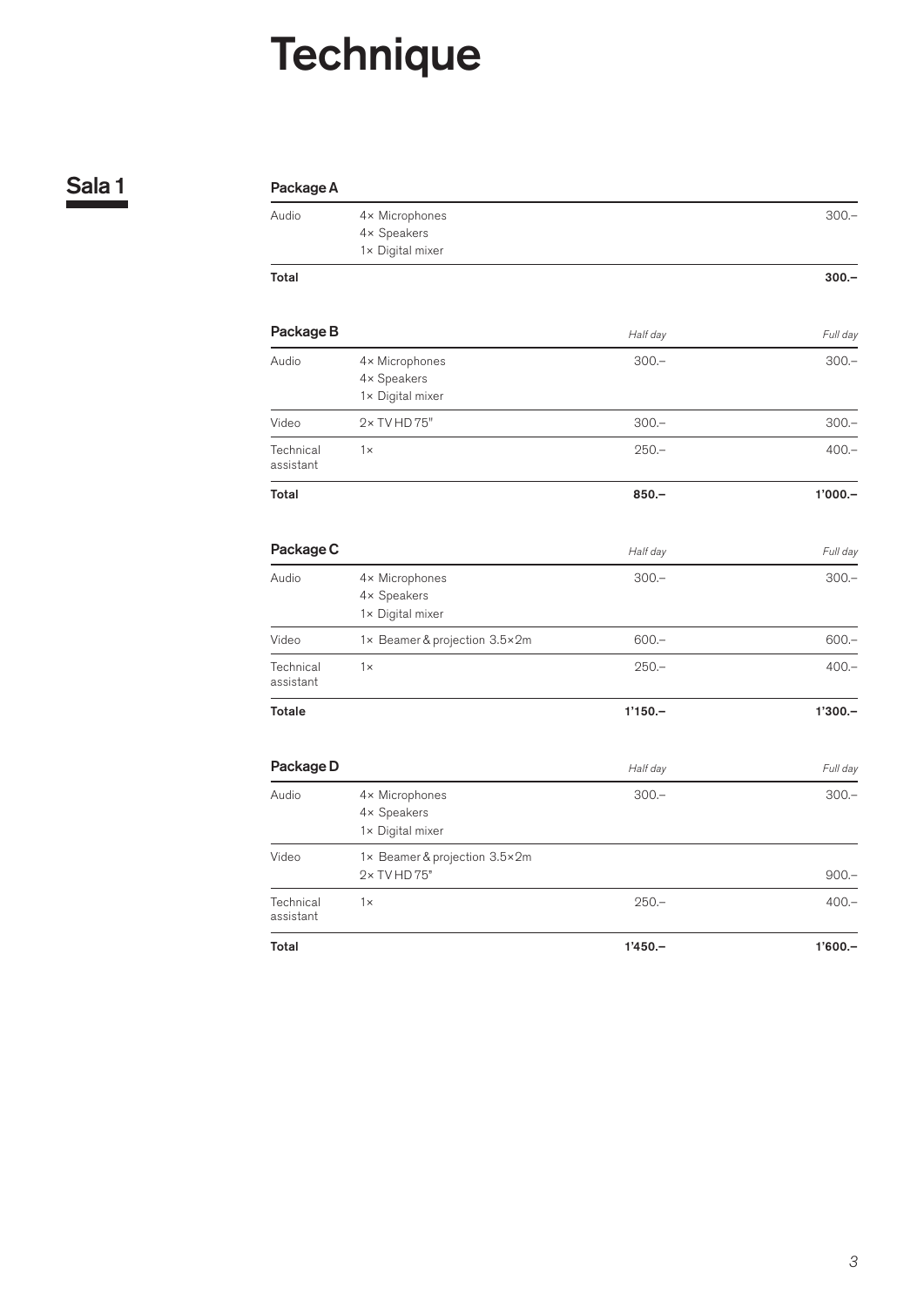# **Technique**

## Sala 2

#### Package A

| Audio | 2× Microphones<br>2× Speakers<br>1 × Analog mixer | $200 -$ |
|-------|---------------------------------------------------|---------|
| Total |                                                   | $200 -$ |

## Package B

| Total |                               | $350 -$ |
|-------|-------------------------------|---------|
| Video | $1 \times TV HD 75"$          | $150 -$ |
|       | 1 × Analog mixer              | $200 -$ |
| Audio | 2× Microphones<br>2× Speakers |         |

50% discount on Sala 2 Package B when used together with Sala 1

## Sala 3

#### Package A

| Audio     | 2× Microphones   |         |
|-----------|------------------|---------|
|           | 2× Speakers      |         |
|           | 1 × Analog mixer | $200 -$ |
| Total     |                  | $200 -$ |
| Package B |                  |         |
| Audio     | 2× Microphones   |         |
|           | 2× Speakers      |         |

Video 1× TV HD 75" 150.– 160. Protein and the set of the set of the set of the set of the set of the set of the set of the set of the set of the set of the set of the set of the set of the set of the set of the set of the

1× Analog mixer 200.–

Total 350.–

## Sala 4

| Package A |                                                   |          |          |
|-----------|---------------------------------------------------|----------|----------|
| Audio     | 4x Microphones<br>2× Speakers<br>1× Digital mixer |          | $250 -$  |
| Total     |                                                   |          | $250 -$  |
| Package B |                                                   | Half day | Full day |
| Audio     | 4x Microphones<br>4× Speakers<br>1× Digital mixer | $250 -$  | $250 -$  |
| Video     | 1× Beamer & projection screen 5.5×3m              | $500 -$  | $500 -$  |

Tecnico 1× 250.– 400.– Total 1'000.– 1'150.–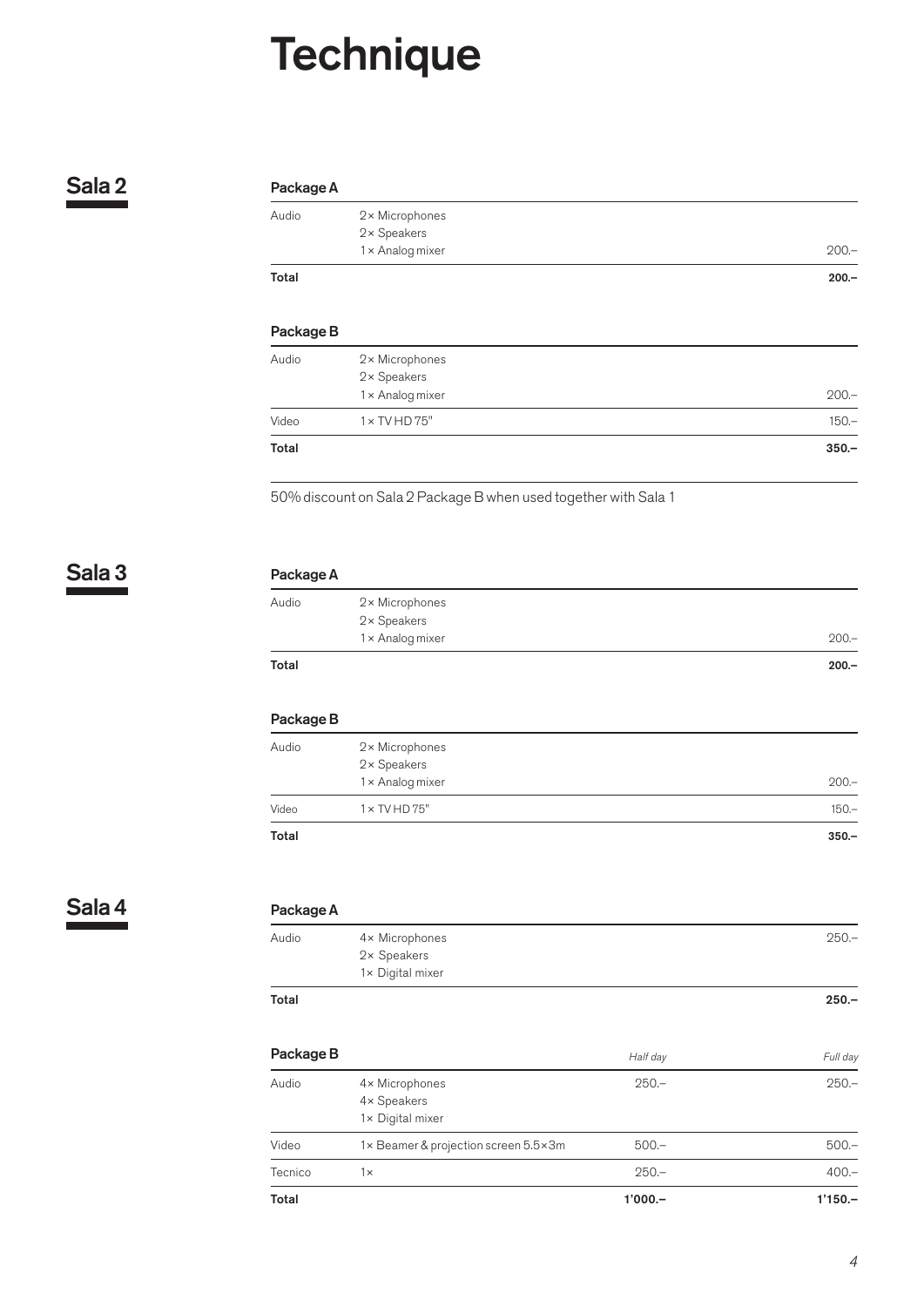# **Technique**

## Sala Refettorio

#### Package A

| $1 \times TV H D 70"$         |
|-------------------------------|
|                               |
| 1× Analog mixer               |
| 2× Microphones<br>2× Speakers |
|                               |

## Sala Capitolare

#### Package A

| Total |                      | $200 -$ |
|-------|----------------------|---------|
| Video | $1 \times TV HD 46"$ |         |
|       | 1× Analog mixer      |         |
|       | 2× Speakers          |         |
| Audio | 2× Microphones       |         |

*All prices are 7,7% VAT excluded.*

#### General Provisions

The room is handed 2 hours before the event. •

#### Video and electricity connections

- LAC rooms are equipped with HDMI video connections, any other connection is not supported. •
- LAC rooms are equipped with Type 13(CH) electric plugs. •

#### External audio and video service companies

- Technical installation that exceed the technical rider of the rooms shall be rented, transported and operated by external partners. •
- Equipment supplied by an external service shall be managed by the external service's staff. •
- The external services, if needed, can also use the monitors present in the room. •
- When the client use the monitors, they will be charge to the client by LAC.
- Technical requests must be defined at least 15 working days before the event. •
- The technical management establishes together with the client, if a technician is needed during the event. •
- The following services are excluded from the LAC technicians competencies: •Transportation of the client equipment, Editing/modifying media files presentations, Catering services, Welcoming services.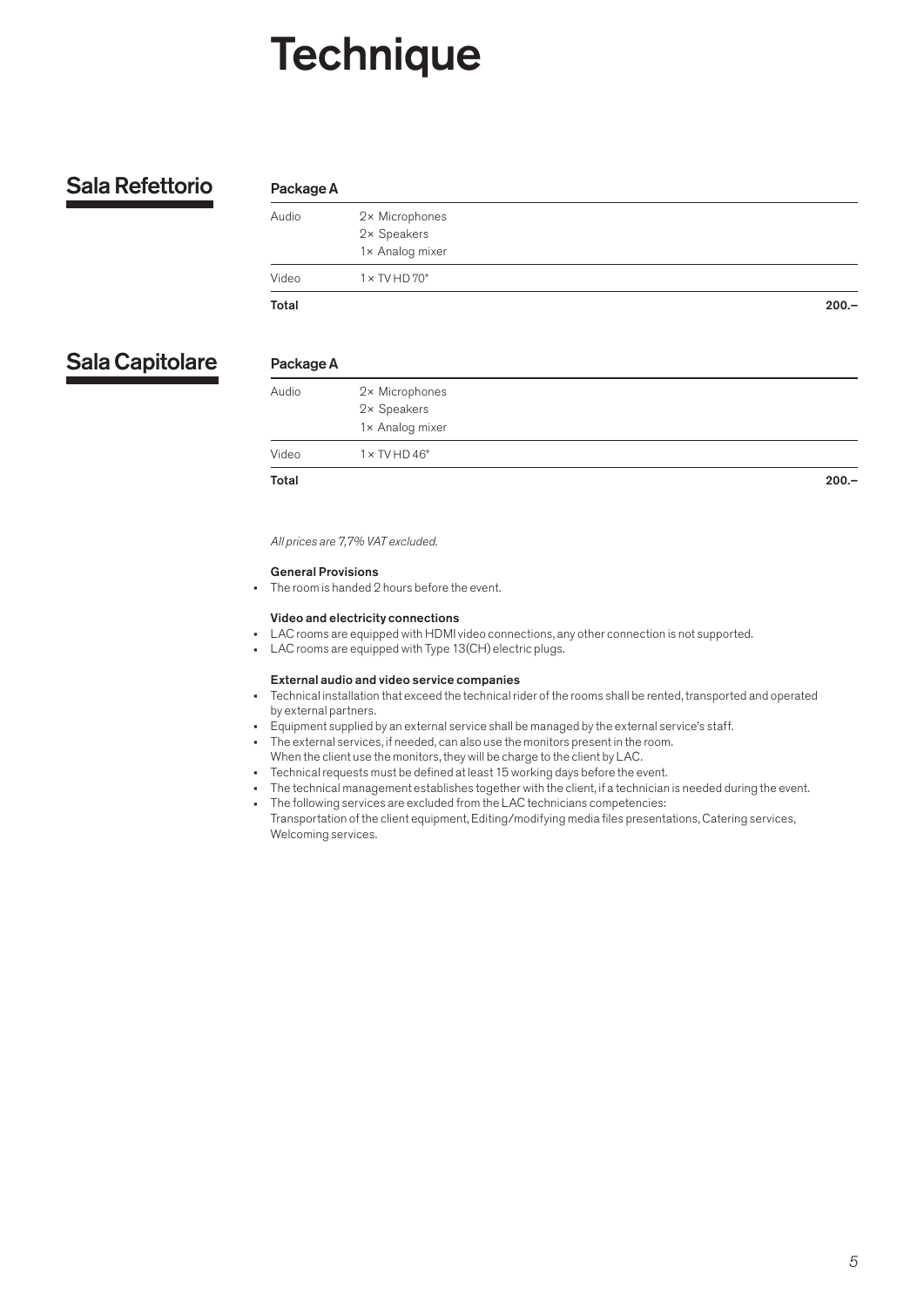# Additional services

## **Supplies**

| 1× Headset microphone (max. 2)                  | $50 -$   |
|-------------------------------------------------|----------|
| 1× Microphoned lectern                          | $100 -$  |
| 1× Lectern                                      | included |
| 2× Portable laptop                              | included |
| $1 \times$ Standing table (max. 12)             | $20 -$   |
| REC Recording (CD o MP3),<br>editing included   | 250.–    |
| REC registrazione (CD o MP3)<br>without editing | $100 -$  |
| Steinway B211 (*+VAT/ per day)                  | *600.–   |
| Steinway D274 (*+VAT/ per day)                  | *800.–   |
| Notepad + pens $(*$ pcs)                        | *5.–     |

## **Services**

|                     | Daily fee | Holiday and night fee |
|---------------------|-----------|-----------------------|
| Wardrobe service    | $41 -$    | $41 -$                |
| Hostess service     | $41 -$    | $41 -$                |
| Welcom desk service | $49 -$    | $51 -$                |
|                     | Daily fee | Night fee             |

|                             | Daily fee | Night fee | Holiday fee |
|-----------------------------|-----------|-----------|-------------|
| Surveillance service        | $54 -$    | 67.50     | $81 -$      |
| Cleaning                    | $40 -$    | $51 -$    | $80 -$      |
| Custody service             | $75 -$    | 93.75     | 112.50      |
|                             | Hourly    | Half day  | Full day    |
| Technical assistant service | $90 -$    | $250 -$   | $400 -$     |